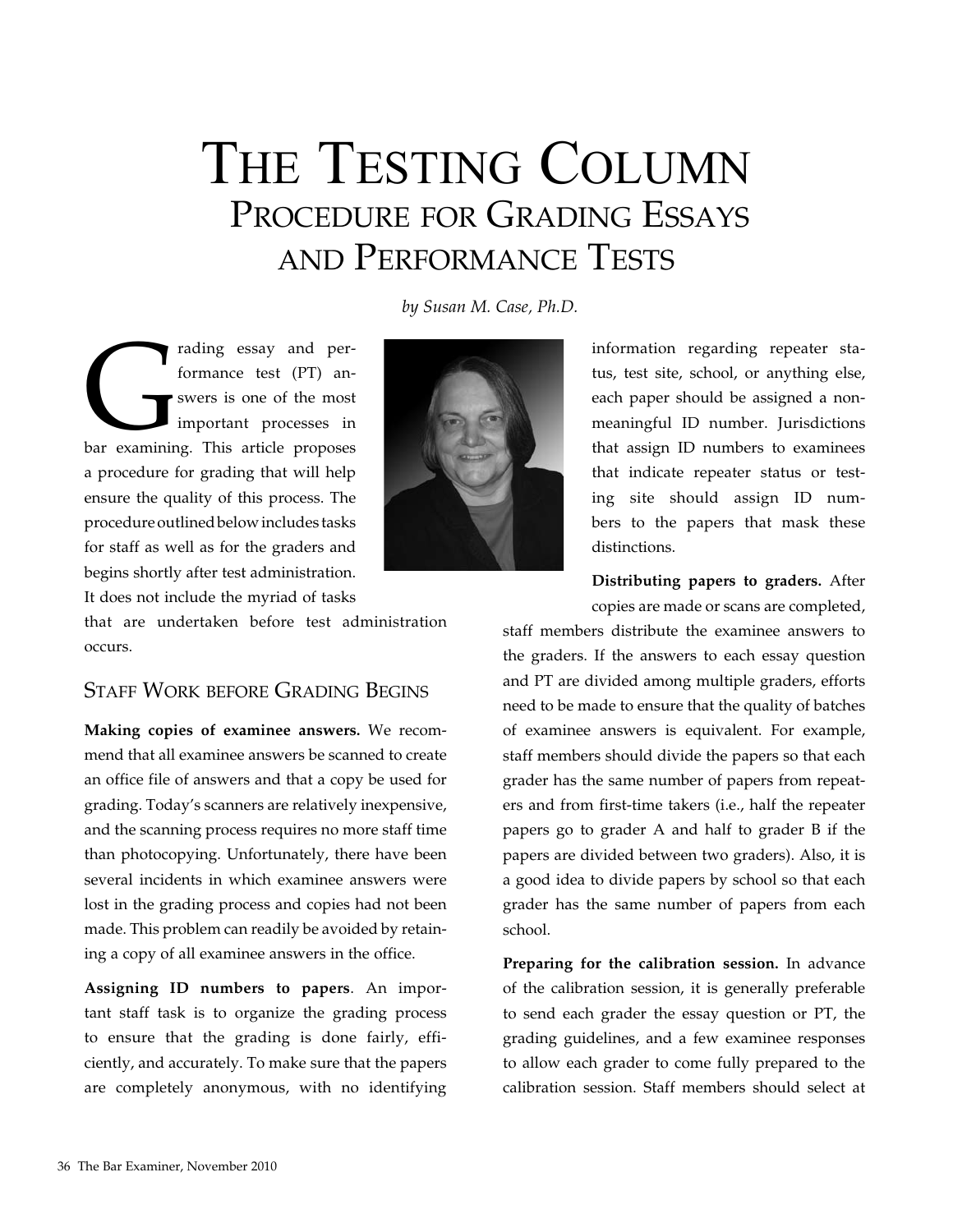least 30 papers for use in calibration. These papers should represent a cross section of quality—some from first-time takers, some from repeaters, some from each school. Selection of typed or neatly written papers will make the job of calibration easier; as long as these papers represent the range of quality, the selection of calibration papers may be made from among the typed papers with at most a small number of handwritten papers. Copies of the calibration papers will need to be made so that each grader has a copy. These calibration papers will also be used during the grading itself.

**Conducting the calibration session.** The calibration session should begin with an orientation for all graders. This should include a general discussion about the purpose of the written component of the bar exam, and should clarify the extent to which attributes such as writing style, organization of the written response, grammar, and spelling affect the grade. There should be rules regarding the use of zeros, instructions on how to grade a blank paper, and instructions on how to grade a paper that is off point (e.g., a diatribe on the bar exam instead of an answer to the question). Even if these issues have not arisen to date, it is best to have procedures in place to deal with them.

Graders also need to understand that as long as grades are scaled to the MBE (as they are in most jurisdictions), grading papers stringently or leniently will not affect the number of examinees who pass or fail. The grades rank-order the examinees and affect which of them are higher or lower on each question, but the cut score and the number of passes are determined by the MBE scores for the group of examinees. For example, if the average grade for a group of examinees on the written portion of the

test is 40 and the average MBE score for that group is 140, the 40 will be converted to a 140 in the scaling process. If the graders are more lenient and the average grade is 45, the 45 will also be converted to a 140 (since the MBE score for the group does not change). Similarly, if the graders are more stringent and the average grade is 35, the 35 will be converted to a 140, again because the average MBE score for the group does not change. So graders should think about rank-ordering the candidates on the essay or PT they are grading and should spread scores out as much as possible, using every score point.

## Grader Work before the Calibration Session

Before the grading begins, graders should review the question that they are grading as well as the grading guidelines. Graders should do any research necessary to ensure that they are completely familiar with the legal issues in the question. It is also helpful for graders to review the sample of examinee answers before the calibration session.

Graders might find it useful to expand the grading scale by using pluses and minuses to indicate those papers that are believed to be especially strong or weak representatives of their grading "buckets." For example, a 5+ would indicate a paper that is better than most 5s but not quite good enough to be a 6.

## PROCEDURE FOR JURISDICTIONS THAT Have One Grader per Question

- Read 5 papers, rank-order them, and assign grades.
- Read another 5 papers, rank-order them, and assign grades.